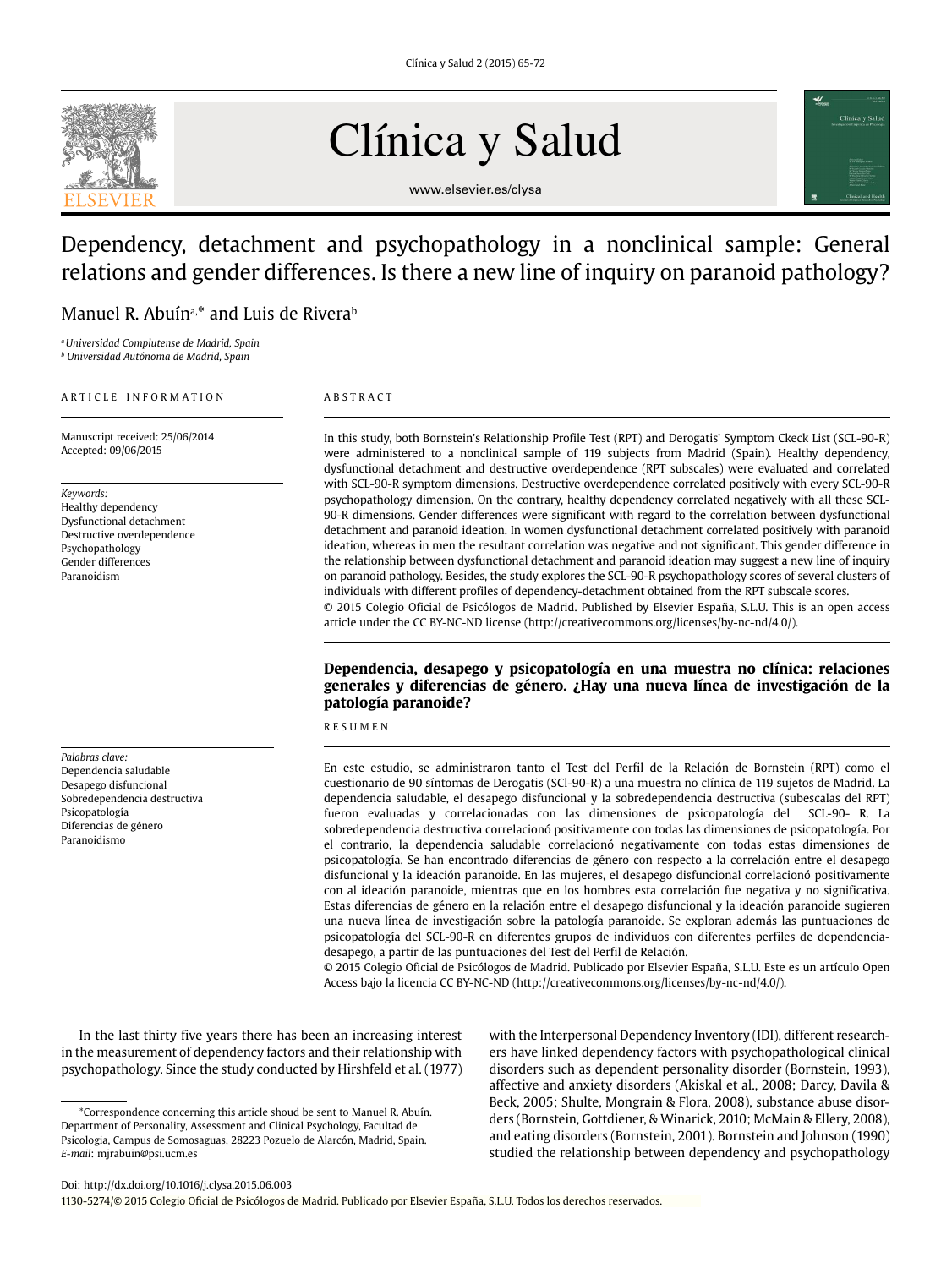in a nonclinical sample. The authors used the Dependency subscale of the Personality Diagnostic Questionnaire-Revised - PDQ-R (Hyler et al., 1988) and Derogatis' Symptom Check List - SCL-90-R ( Derogatis, 1983; Derogatis, Lipman, & Covi. 1973). They found significant positive correlations between dependency and several psychopathology dimensions. In contrast to other studies (Abuín & Rivera, 2014; Bornstein et al., 2004; González de Rivera et al., 1991), they did not find gender differences on psychopathology and dependency scores.

As the concept of dependency evolved through different theoretical models, dependency has been assessed in different ways. The dynamic model linked dependency traditionally – in its classic metaphor – to fixation on oral satisfaction needs and on the vicissitudes of object relations. New approaches from cognitive and interactionist models have tried to integrate cognition, motivation, affect, behavior, and context related behavior with the object relations theory (Bornstein, 1996). Recently, from a psychometric point of view, McClintock, McCarrick, and Anderson (2014) have found a significant relationship between interpersonal dependency and excessive reassurance-seeking (ERS). From the behavioral and social learning theory point of view, dependency is based on the individual's reinforcement history. Dependent behaviors are displayed because they are rewarded by others or, as Bornstein has pointed out, because the individual perceives them as likely to elicit rewards (Bornstein, 2005). These patterns may be learned by own experience or by vicarious identifications.

Dependency and its seemingly opposite, detachment, are not unidimensional constructs. Several researchers (Bornstein, 2005; Bornstein et al., 2004; Cross, Bacon, & Morris, 2000; Cross & Madson, 1997) consider different types of dependency and detachment. Bornstein et al. (2004) distinguish three dimensions: destructive overdependence, healthy dependency, and dysfunctional detachment. Destructive overdependence (DO) is characterized by maladaptive and inflexible dependency. It includes a) the perception of the self as weak and helpless, b) the extreme need to establish and maintain close ties to caregivers or authority figures, c) the fear of negative evaluations and abandonment by others, and d) clinginess. Healthy dependency (HD) is characterized by flexible and adaptive dependency and is associated with appropriate seeking of help and support. It includes a) the perception of the self as competent, b) a healthy need of close ties, c) well-being in intimate situations, d) appropriate confidence in oneself, and e) autonomous functioning. Dysfunctional detachment (DD) is characterized by a) a perception of others as hurtful or untrustworthy, b) an extreme autonomous self-presentation, c) a marked need to maintain distance from others, and d) fear of being hurt or overwhelmed by closeness.

To measure these dependency-detachment dimensions, Bornstein created the Relationship Profile Test - RPT (Bornstein & Languirand, 2004). Construct validity of the RPT has been supported by several studies (Bornstein, Geiselman, Eisenhart, & Languirand, 2002; Bornstein et al., 2004; Bornstein & Huprich, 2006).

Dependency is a significant source of gender differences. A plethora of studies have consistently supported the fact that women obtain higher scores than do men on self-report measures of dependency, although this pattern of results is not so consistent with projective dependency scores (Bornstein, 1995). Previously, Bornstein, Manning, Krukonis, Rossner, & Mastrosimone (1993) had found that women obtained higher dependency scores than men when a self-report measure was used (in this case, Hirshfeld's interpersonal dependency inventory), but there were no significant differences when a projective dependency measure vas used (in this case the ROD scale; Masling, Rabie, & Blondheim, 1967). Gender differences in detachment were especially studied by Bornstein et al. (2004), who did not find any differences between men and women using the RPT. Similar findings with regard to dysfunctional detachment and gender differences were obtained by Haggerty, Blake, and Siefert (2010). Healthy dependency, a concept closely related to interdependence, is a source of gender differences according to Bornstein et al. (2004), who found that women obtained higher scores than men on healthy dependency subscales, a result that is congruent with Cross and Madson's (1997) model of

self-construal. However, other studies have not found these gender differences related to interdependence (Gabriel & Gardner, 1999; Haggerty et al., 2010). As Baumeister and Sommer (1997) and Gabriel and Gardner (1999) suggest, there can be two types of interdependence, depending on taking in consideration either men or women. Men's type of interdependence seems to be related to a feeling of group belongingness, whereas women's type seems to be related to intimate and close relationships rather than to group belongingness.

The purposes of this paper are, on the one hand, to study the intercorrelations among RPT dimensions and the relationships between the dependency and detachment measures of the RPT with the SCL-90-R psychopathology dimensions in a nonclinical sample; and, on the other hand, to explore the scores on SCL-90- R dimensions and indices of clusters of subjects with different profiles of dependency-detachment and to investigate the effects of gender on the different relationships between dependency-detachment and psychopathology. According to the studies developed with the English version of the RPT in USA samples (Bornstein & Huprich, 2006; Bornstein & Johnson, 1990; Bornstein et al., 2004), the following predictions were tested with the Spanish version of the RPT in a nonclinical sample in Spain: (1) destructive overdependence, dysfunctional detachment, and healthy dependency should be correlated with each other; destructive overdependence and/ or dysfunctional detachment should correlate negatively with healthy dependency; (2) destructive overdependence and dysfunctional detachment should be positively correlated with psychopathology dimensions measured by a self-report instrument (SCL-90-R); (3) healthy dependency should be negatively correlated with dimensions of psychopathology measured by the SCL-90-R; (4) the links between dependency variables and psychopathology should tend to be generalized, rather than limited to specific dimensions; and (5) gender should affect specific correlations rather than global correlations.

# **Participants**

# **Method**

Participants were 119 subjects (38 males and 81 females). They participated in a psychoeducational project on "how to manage stress and anxiety", offered by a private psychiatric and psychological clinic of Madrid. All of them had been previously assessed through a clinical interview. Subjects with either history of psychiatric disorder or current clinical psychopathology were not included in the study. The mean age was 25.67 years (*SD* = 6.48), with a range from 18 to 66 years.

#### **Measures**

Variables of dependency and detachment were assessed by the Spanish version of Bornstein's Relationship Profile Test (Abuín, Mesía, & Rivera, 2007). The RPT consists of 30 items that define three dimensions related to dependency or to detachment: a) destructive overdependence (DO), b) dysfunctional detachment (DD), and c) healthy dependency (HD). Items are assessed on a scale with a range from 0 to 5.

Psychopathology was assessed by the Spanish version of Derogatis' Symptom Check List-90 Revised (González de Rivera, De las Cuevas, Rodríguez-Abuín, & Rodríguez-Pulido, 2002). The SCL-90-R yields subscale scores for nine dimensions of psychopathology (somatization, obsessive-compulsive, interpersonal sensitivity, depression, anxiety, phobic anxiety, hostility, paranoid ideation, and psychoticism) and three global psychopathology scores (Positive Symptom Total - PST, General Symptom Index - GSI, and Positive Symptoms Distress Index - PSDI). Reliability and validity properties of the Spanish version are described by the authors (González de Rivera et al., 2002).

#### *Procedure*

Subjects completed three questionnaires in the following order: a socio-cultural questionnaire, the RPT, and the SCL-90- R.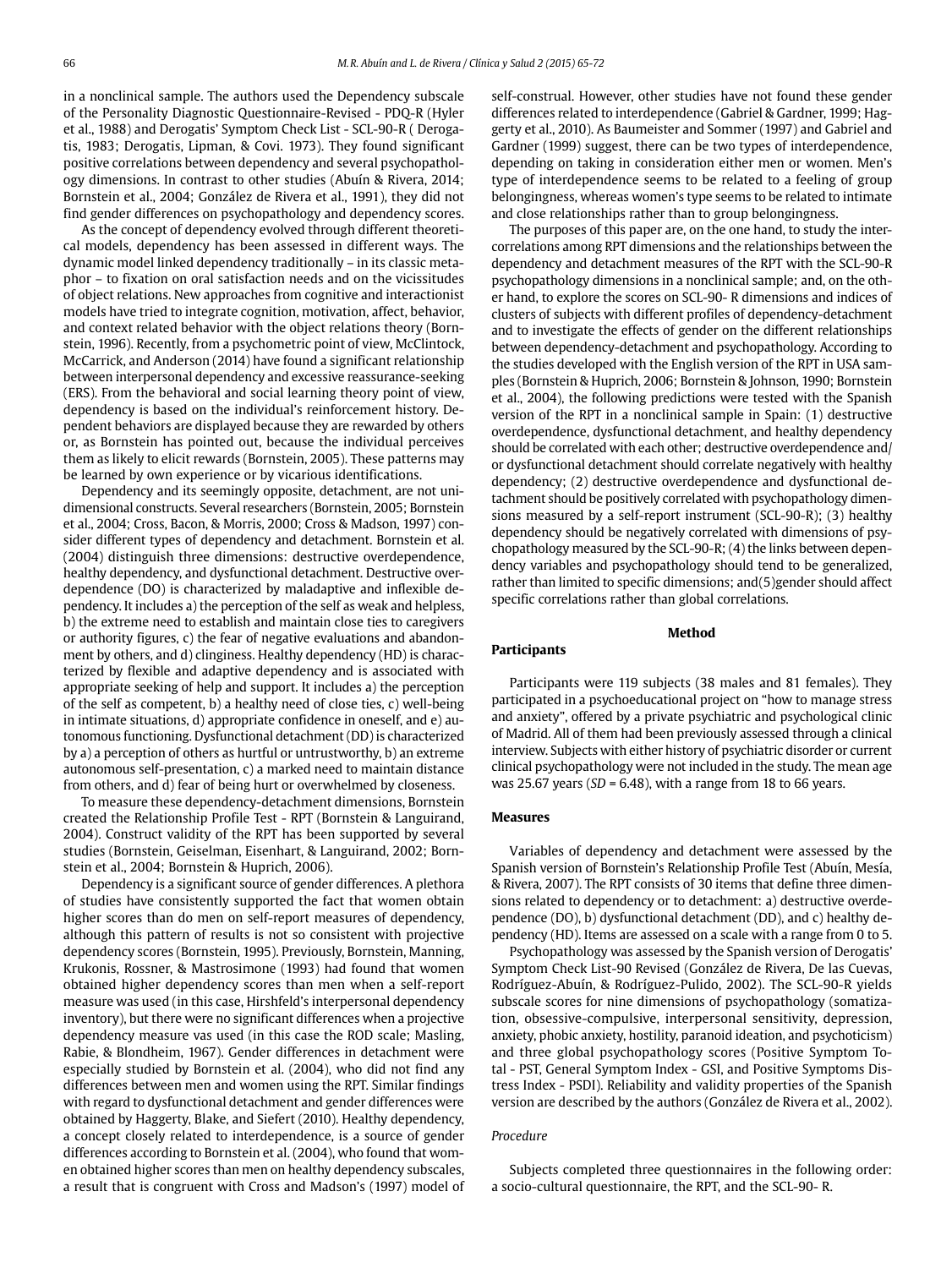# **Results**

The results of this study are summarized in tables 1 through 9. RPT subscale scores adjusted to normal distribution except healthy dependency scores (HD), according to the results of the Kolmogo-

**Table 1**

Goodness of Fit Analysis. Skewness, Kurtosis and Kolmogorov-Smirnov Test for Dependency-Detachment and Psychopathology Variables

|                | Mean  | <b>SD</b> | Skew    | Skew SE | K       | K SE | Z <sup>a</sup> |
|----------------|-------|-----------|---------|---------|---------|------|----------------|
| D <sub>O</sub> | 27.45 | 6.04      | $-0.11$ | .22     | $-0.14$ | .44  | .06            |
| <b>DD</b>      | 29.53 | 4.92      | 0.03    | .22     | $-0.30$ | .44  | .05            |
| HD             | 33.81 | 5.01      | $-0.17$ | .22     | $-0.12$ | .44  | $.09*$         |
| SOM            | 0.72  | 0.65      | 0.93    | .22     | 0.14    | .44  | $.15***$       |
| $O-C$          | 1.03  | 0.72      | 0.86    | .22     | 1.18    | .44  | $.12***$       |
| $I-S$          | 0.84  | 0.74      | 1.50    | .22     | 2.91    | .44  | $.13***$       |
| <b>DEP</b>     | 0.87  | 0.74      | 0.98    | .22     | 0.39    | .44  | $.12***$       |
| <b>ANX</b>     | 0.70  | 0.67      | 1.11    | .22     | 0.59    | .44  | $.17***$       |
| HOS            | 0.71  | 0.69      | 1.50    | .22     | 3.56    | .44  | $.15***$       |
| <b>PHOB</b>    | 0.30  | 0.48      | 2.16    | .22     | 5.32    | .44  | $.26***$       |
| PAR I.         | 0.88  | 0.76      | 1.24    | .22     | 1.76    | .44  | $.15***$       |
| <b>PSY</b>     | 0.52  | 0.59      | 1.72    | .22     | 3.02    | .44  | $.19***$       |
| <b>GSI</b>     | 0.75  | 0.59      | 1.24    | .22     | 1.57    | .44  | $.12***$       |
| <b>PST</b>     | 37.29 | 21.89     | 0.31    | .22     | 0.44    | .44  | .08            |
| <b>PSDI</b>    | 1.68  | 0.50      | 1.68    | .22     | 4.43    | .44  | $.13***$       |

*Note*. RPT subscales: DO = destructive overdependence, DD = dysfunctional detachment, HD = healthy dependency. SCL 90 R dimensions and indices: SOM = somatization, O-C = obsessive-compulsive, I-S = interpersonal sensitivity, DEP = depression, ANX = anxiety, HOS = hostility, PHOB = phobic anxiety, PAR I. = paranoid ideation, PSY = psychoticism, GSI = global severity index, PST = positive symptom total, PSDI = positive symptom distress index.

Skew = skewness, K = kurtosis, *SE* = standard error, *Z* = Kolmogorov-Smirnov statistic. a Results of Kolmogorov-Smirnov test with Lilliefors correction.

\**p* <. 05, \*\**p* < .01, \*\*\**p* < .001

#### **Table 2**

*Z* Kolmogorov-Smirnov Test for Two Samples

|             | Diff | Z       |
|-------------|------|---------|
| DO          | .28  | $1.46*$ |
| DD          | .23  | 1.18    |
| HD          | .11  | 0.56    |
| SOM         | .30  | $1.55*$ |
| $O-C$       | .14  | 0.73    |
| $I-S$       | .18  | 0.91    |
| <b>DEP</b>  | .19  | 0.98    |
| <b>ANX</b>  | .24  | 1.23    |
| HOS         | .09  | 0.50    |
| PHOB        | .15  | 0.76    |
| PAR I.      | .13  | 0.67    |
| <b>PSY</b>  | .13  | 0.65    |
| GSI         | .23  | 1.16    |
| PST         | .20  | 1.00    |
| <b>PSDI</b> | .22  | 1.11    |

*Note*. RPT subscales: DO = destructive overdependence, DD = dysfunctional detachment, HD = healthy dependency. SCL 90 R dimensions and indices: SOM = somatization, O-C = obsessive-compulsive, I-S = interpersonal sensitivity, DEP = depression, ANX = anxiety, HOS = hostility, PHOB = phobic anxiety, PAR I. = paranoid ideation, PSY = psychoticism, GSI = global severity index, PST = positive symptom total, PSDI = positive symptom distress index.

Diff = most absolute extreme differences between cumulative distributions of men and women.

\**p* < .05, \*\**p* < .01, \*\*\**p* < .001

rov-Smirnov Test (HD; *Z* = .09, *p* < .05). Healthy dependency, however, has both skewness and kurtosis values and respective standard errors that seem to fit with normal distribution (healthy dependency: skewness/*SE* skewness = .77; kurtosis/*SE* kurtosis = .26; expected values between ± 2 for a normal distribution). On the contrary, SCL-90-R dimension scores did not adjust to normal distribution as it is reported in the same Table 1 (*p* < .05 for all the dimensions) and, thus, non parametric analyses were conducted to test the different hypotheses that involved psychopathology dimensions. When comparing distributions of RPT subscale scores in men and women, it can be noted through the Kolmogorov- Smirnov Test (Table 2) that there are different distributions for destructive overdependence (*Z* = 1.46, *p* < .05) and somatization (*Z* = 1.55, *p* < .05), depending on gender.

Gender differences were found in both RPT and SCL-90-R scores and are reported in Table 3 and Table 4. Women obtained higher scores than men on destructive overdependence (DO) subscale (*t* = -2.47, *p* < *.05; d* = -0.48), whereas men obtained higher scores than their female counterparts on dysfunctional detachment (DD) subscale (*t* = 2.32, *p* < *.05; d* = 0.46). When considering SCL-90- R dimensions, women obtained higher scores than men in the following subscales: somatization (*z* = -2.84, *p* < .01), depression (*z* = -2.30, *p* < .05), and anxiety (*z* = -2.46, *p* < .05).

As Table 5 shows, dysfunctional detachment was negatively correlated with healthy dependency (-.185, *p* < .05). As Table 6 shows, there is a gender difference in this correlation; in men the correlation was positive but not significant (.14), whereas in women it was negative and statistically significant (-.31,  $p < .01$ ). Using a statistical analysis to test differences of correlations (Preacher, 2002), this difference was significant (*z* = 2.27, *p* = .02).

#### **Table 3**

Gender Differences in Dependency Variables (Student-*t*) and Effect Size Measure (Cohen's *d*)

|                | Men   |           | Women |           |          | d       |
|----------------|-------|-----------|-------|-----------|----------|---------|
|                | Mean  | <b>SD</b> |       | <b>SD</b> |          |         |
| D <sub>O</sub> | 25.53 | 5.94      | 28.39 | 5.91      | $-2.47*$ | $-0.48$ |
| DD             | 31.00 | 4.49      | 28.81 | 4.98      | $2.32*$  | 0.46    |
| HD             | 33.77 | 4.43      | 33.82 | 5.30      | $-0.06$  | 0.00    |

*Note*. DO = destructive overdependence, DD = dysfunctional detachment, HD = healthy dependency.

\**p* < .05, \*\**p* < .01, \*\*\**p* < .001

# **Table 4**

Gender Differences in SCL-90-R Variables (based on Mann-Whitney *U* test)

|             |        | Men       |       | Women     |           |  |  |
|-------------|--------|-----------|-------|-----------|-----------|--|--|
|             | Mean   | <b>SD</b> | Mean  | <b>SD</b> |           |  |  |
| SOM         | 0.47   | 0.48      | 0.83  | 0.69      | $-2.84**$ |  |  |
| $O-C$       | 0.94   | 0.57      | 1.06  | 0.79      | $-0.49$   |  |  |
| $I-S$       | 0.64   | 0.54      | 0.93  | 0.81      | $-1.78$   |  |  |
| <b>DEP</b>  | 0.62   | 0.52      | 0.99  | 0.79      | $-2.30*$  |  |  |
| <b>ANX</b>  | 0.46   | 0.46      | 0.81  | 0.72      | $-2.46*$  |  |  |
| <b>HOS</b>  | 0.63   | 0.52      | 0.76  | 0.76      | $-0.48$   |  |  |
| <b>PHOB</b> | 0.20   | 0.34      | 0.35  | 0.52      | $-1.51$   |  |  |
| PAR I.      | 0.77   | 0.60      | 0.93  | 0.83      | $-0.63$   |  |  |
| <b>PSY</b>  | 0.43   | 0.39      | 0.57  | 0.66      | $-0.39$   |  |  |
| <b>GSI</b>  | 0.58   | 0.40      | 0.83  | 0.65      | $-1.07$   |  |  |
| <b>PST</b>  | 303.21 | 20.71     | 39.20 | 22.29     | $-1.35$   |  |  |
| <b>PSDI</b> | 1.54   | 0.29      | 1.73  | 0.57      | $-1.47$   |  |  |

*Note*. SCL-90-R dimensions and indices: SOM = somatization, O-C = obsessive-compulsive, I-S = interpersonal sensitivity, DEP = depression, ANX = anxiety, HOS = hostility, PHOB = phobic anxiety, PAR I. = paranoid ideation, PSY = psychoticism, GSI = global severity index, PST = positive symptom total, PSDI = positive symptom distress index. \**p* < .05, \*\**p* < .01, \*\*\**p* < .001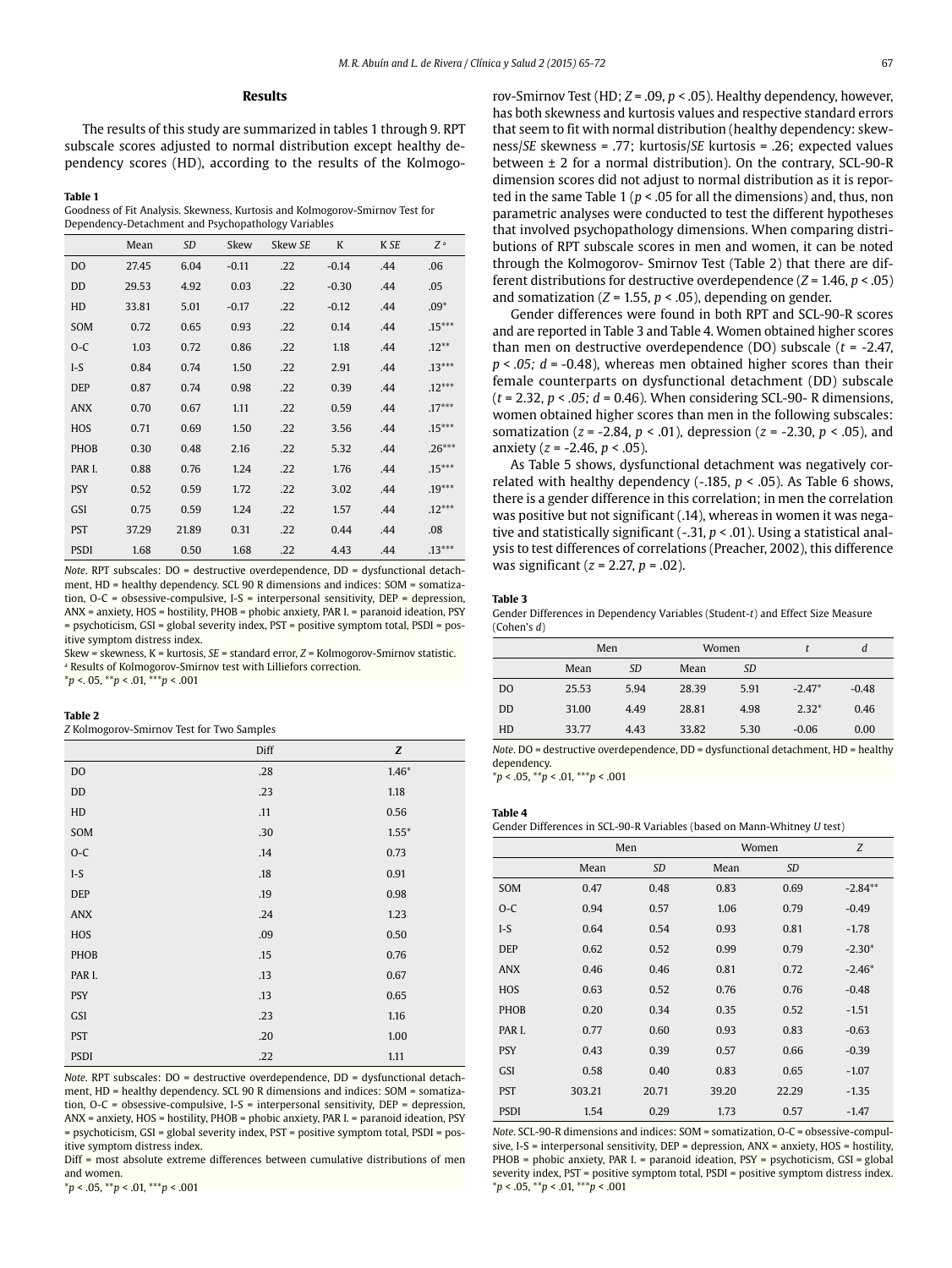# **Table 5**

Intercorrelations of RPT Subscale Scores

| RPT subscales  | DO | <b>DD</b> | HD      |  |  |
|----------------|----|-----------|---------|--|--|
| D <sub>O</sub> |    | .017      | $-116$  |  |  |
| <b>DD</b>      |    |           | $-185*$ |  |  |

*Note*. *N* =119 (81 women and 38 men)

Relation Profile subscales: DO = destructive overdependence, DD = dysfunctional detachment, HD = healthy dependency.

\**p* < .05, \*\**p* < .01, \*\*\**p* < .001

### **Table 6**

Gender Differences in Intercorrelations of Relation Profile Test Subscales Scores

| RPT subscales  | D <sub>O</sub>           | DD                       | HD                |
|----------------|--------------------------|--------------------------|-------------------|
| D <sub>O</sub> | $\overline{\phantom{0}}$ | .069                     | $-139$            |
| <b>DD</b>      | .065                     | $\overline{\phantom{0}}$ | .140 <sup>a</sup> |
| HD             | $-113$                   | $-.307***$ a             | $\qquad \qquad$   |

*Note*. *N* = 119 (81 women and 38 men)

Relation Profile subscales: DO = destructive overdependence, DD = dysfunctional detachment, HD = healthy dependency.

Subscale intercorrelations for men are above the diagonal; women are below the diagonal.

a Significant difference between men and women: *z* = 2.27, *p* = .002

\**p* < .05, \*\**p* < .01, \*\*\**p* < .001

Table 7 shows that unhealthy dependency-detachment scores of the RPT (destructive overdependence and dysfunctional detachment) were positively correlated with SCL90-R global scores and dimensions in the whole sample. The RPT measure of unhealthy dependency, destructive overdependence, was positively correlated with all the SCL-90-R global scores and dimensions: significant correlations ranged from .18 (hostility) to .45 (interpersonal sensitivity). Dysfunctional detachment was positively correlated with all the global scores of SCL-90-R and with some dimension scores: obsessive-compulsive (.23, *p* < .05), interpersonal sensitivity (.22, *p* < .05) depression (.21, *p* < .05), hostility (.27, *p* < .01), and psychoticism  $(.27, p < .01)$ . On the contrary, the RPT measure of healthy dependency (HD) was negatively correlated with all the SCL-90-R dimensions scores. Correlations ranged from -.24 (somatization) to -.41 (depression). HD scores also correlated negatively with all SCL-90-R global scores.

Attending to gender differences (Table 8), there is a particular disparity between men and women with regard to the correlation between dysfunctional detachment and paranoid ideation. In women, dysfunctional detachment was positively correlated with paranoid ideation (.32, *p* < .01), whereas in men this correlation was negative but not significant (-.17); this difference of correlation is significant (*z* = -2.47, *p* < .05). It can also be noted that most of the correlations of dysfunctional detachment with SCL-90-R dimensions tended to be significant in women (exceptions: correlations of dysfunctional detachment with somatization and with phobic anxiety), whereas in men all the correlations were not significant. This differential pattern of correlations between men and women was not found with regard to healthy dependency and destructive overde-

| SCL-90-R var.↓ | RPT vars. $\rightarrow$ | Destructive<br>overdependence | Dysfunctional<br>detachment | Healthy<br>dependency |
|----------------|-------------------------|-------------------------------|-----------------------------|-----------------------|
| SOM            | Men                     | $.40*$                        | .04                         | $-15$                 |
|                | Women                   | .10                           | .18                         | $-.26*$               |
|                | Z                       | 1.59                          | $-0.70$                     | 0.56                  |
| $O-C$          | Men                     | .32                           | .10                         | $-.19$                |
|                | Women                   | $.28*$                        | $.28*$                      | $-.35***$             |
|                | Z                       | 0.22                          | $-0.92$                     | 0.85                  |
| $I-S$          | Men                     | $.49**$                       | .22                         | $-.34*$               |
|                | Women                   | $.42***$                      | $.29*$                      | $-.42***$             |
|                | Z                       | 0.66                          | $-0.36$                     | 0.46                  |
| DEP            | Men                     | $.36*$                        | .23                         | $-.34*$               |
|                | Women                   | .21                           | $.28*$                      | $-.38**$              |
|                | Z                       | 0.80                          | $-0.26$                     | 0.23                  |
| <b>ANX</b>     | Men                     | $.54***$                      | .11                         | $-0.27$               |
|                | Women                   | $.27*$                        | $.25*$                      | $-.28*$               |
|                | Z                       | 1.60                          | $-0.71$                     | 0.05                  |
| HOS            | Men                     | .18                           | .03                         | $-21$                 |
|                | Women                   | .16                           | $.38**$                     | $-.35***$             |
|                | Z                       | 0.10                          | $-1.82$                     | 0.75                  |
| PHOB           | Men                     | .13                           | .14                         | $-12$                 |
|                | Women                   | .19                           | .12                         | $-.27*$               |
|                | Z                       | $-0.30$                       | 0.10                        | 0.77                  |
| PAR I.         | Men                     | $.43***$                      | $-17$                       | $-47**$               |
|                | Women                   | $.30**$                       | $.32**$                     | $-.33***$             |
|                | $\boldsymbol{Z}$        | .53                           | $-2.47*$                    | $-.82$                |
| <b>PSY</b>     | Men                     | .21                           | .19                         | $-.20$                |
|                | Women                   | $.33**$                       | $.32**$                     | $-.26*$               |
|                | Z                       | $-0.64$                       | $-0.68$                     | 0.31                  |
| GSI            | Men                     | $.39*$                        | .12                         | $-.33*$               |
|                | Women                   | $.29*$                        | $.30**$                     | $-34**$               |
|                | Z                       | 0.56                          | $-0.93$                     | 0.05                  |
| <b>PST</b>     | Men                     | $.46***$                      | .09                         | $-.32*$               |
|                | Women                   | $.25*$                        | $.26*$                      | $-.36***$             |
|                | Z                       | 1.18                          | $-0.86$                     | 0.22                  |
|                | Men                     | $-11$                         | .27                         | $-0.27$               |
| <b>PSDI</b>    | Women                   | $.26*$                        | $.31***$                    | $-.20$                |
|                | Z                       | $-1.85$                       | $-0.21$                     | $-0.36$               |

*Note*. SCL-90-R dimensions and indices: SOM = somatization, O-C = obsessive-compulsive, I-S = interpersonal sensitivity, DEP = depression, ANX = anxiety, HOS = hostility, PHOB = phobic anxiety, PAR I. = paranoid ideation, PSY = psychoticism, GSI = global severity index, PST = positive symptom total, PSDI = positive symptom distress index.

#### **Table 7**

Dependency-Psychopathology Correlations in the Whole Sample

|                            | SCL-90-R scores |         |          |            |            |            |        |          |            |          |            |             |
|----------------------------|-----------------|---------|----------|------------|------------|------------|--------|----------|------------|----------|------------|-------------|
| RPT variables              | SOM             | $O-C$   | $I-S$    | <b>DEP</b> | <b>ANX</b> | <b>HOS</b> | PHOB   | PAR I.   | <b>PSY</b> | GSI      | <b>PST</b> | <b>PSDI</b> |
| Destructive overdependence | $.24***$        | $.29**$ | $.46***$ | $.29***$   | $.37***$   | $.18*$     | $.21*$ | $.34***$ | $.30**$    | $.34***$ | $.34***$   | $.19*$      |
| Dysfunctional detachment   | .08             | $.23*$  | $.22*$   | $.21*$     | .15        | $.27**$    | .10    | .17      | $.28**$    | $.22*$   | $.18*$     | $.24***$    |
| Healthy dependency         | $-22*$          | $-30**$ | $-39***$ | $-.36***$  | $-.25***$  | $-30**$    | $-22*$ | $-37***$ | $-23*$     | $-34***$ | $-34***$   | $-21*$      |

*Note*. *N* = 119 (81 women and 38 men)

SCL-90-R dimensions and indices: SOM = somatization, O-C = obsessive-compulsive, I-S = interpersonal sensitivity, DEP = depression, ANX = anxiety, HOS = hostility, PHOB = phobic anxiety, PAR I. = paranoid ideation, PSY = psychoticism, GSI = global severity index, PST = positive symptom total, PSDI = positive symptom distress index. \**p* < .05, \*\**p* < .01, \*\*\**p* < .001

### **Table 8**

Gender Differences in Dependency-Psychopathology Correlations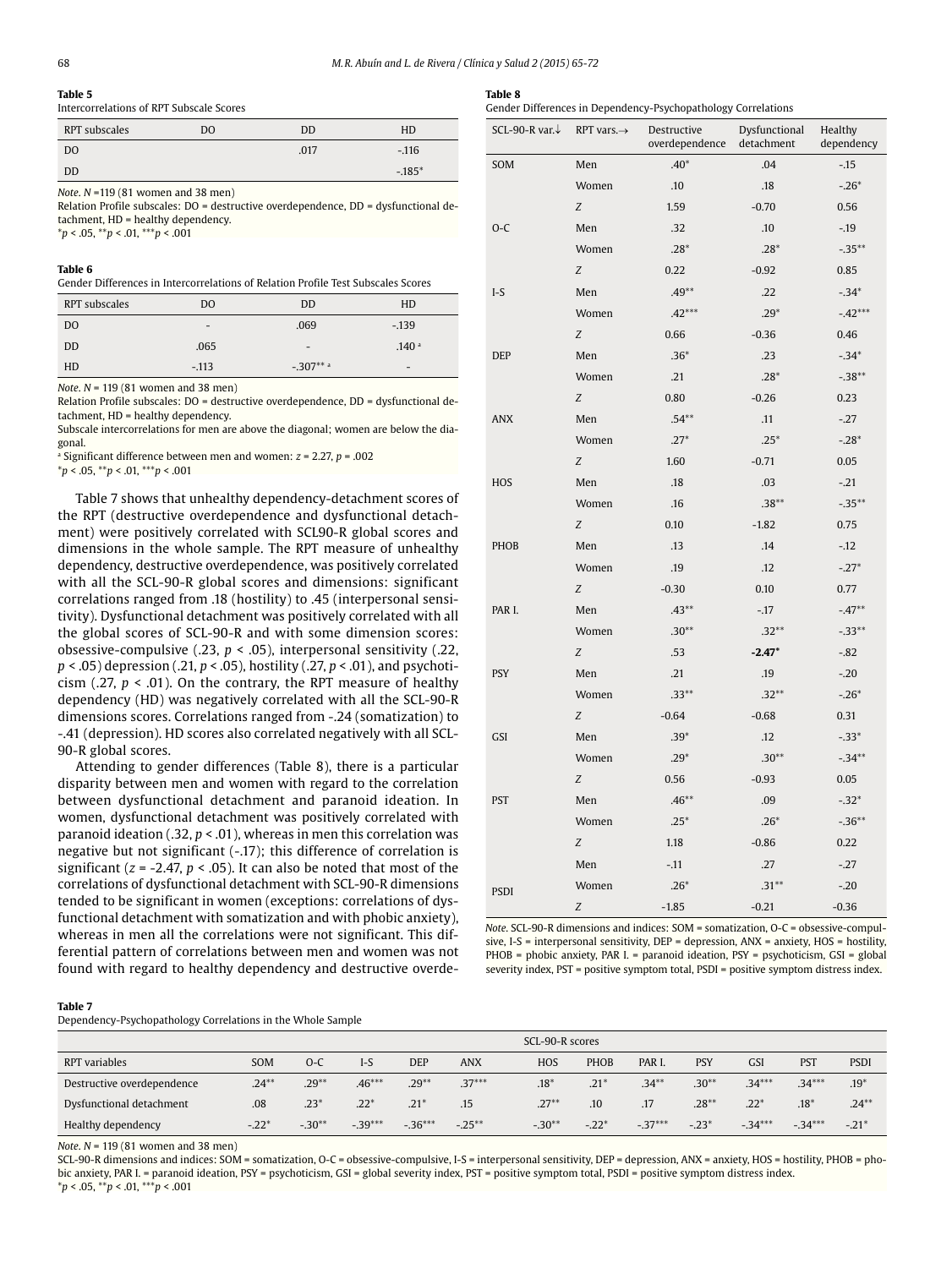pendence. In men, destructive overdependence was positively correlated with somatization  $(.40, p < .05)$ , interpersonal sensitivity (.49, *p* < .01), depression (.36, *p* < .05), anxiety (.54, *p* <.01), and paranoid ideation  $(.43, p < .01)$ ; in women, some of the significant correlations were different (obsessive-compulsive, .28, *p* < .05; interpersonal sensitivity, .42, *p* < .001; anxiety, .27, *p* < .05; paranoid ideation, .30, *p* < .01; psychoticism, .30, *p* < .01). With regard to healthy dependency, it can be noted that in women its correlations with SCL-90-R dimensions are negative and significant in all cases. On the contrary, in men healthy dependency is only significantly correlated with interpersonal sensitivity (-.34, *p* < .05), depression (-.34, *p* < .05), and paranoid ideation (-.47, *p* < .01).

Table 9 shows clusters of subjects from dependency-detachment variables of the RPT resulting from a K-means cluster analysis and contingency analysis between gender and resultant clusters. As it can be noted in this table, there are three different clusters that define a set of subjects with a different profile of dependency and detachment scores on the RPT subscales. Cluster 1 was defined by the highest scores on DO (Mean = 32.00, *SD* = 3.87) and on HD (Mean = 37.75, *SD* = 4.34), whereas the lowest scores were on DD (Mean = 24.33, *SD* = 31.07). Cluster 2 was defined by intermediate scores on DD (Mean = 29.65, *SD* = 4.22) and HD (Mean = 34.96, *SD* = 3.96) subscales, whereas the lowest scores were on DO subscale (Mean = 21.84, *SD* = 4.34). Cluster 3 was defined by the highest scores on DD subscale (Mean = 32.11, *SD* = 4.18), high scores on DO subscale (Mean = 31.07,

#### **Table 9**

Mean and Standard Deviation of Dependency-Detachment Clusters and Contingency Analysis between Gender and Cluster Membership

| <b>RPT Subscale</b>        |       | CL1  |       | CL2  |       | CI.3 |  |
|----------------------------|-------|------|-------|------|-------|------|--|
|                            | Mean  | SD   | Mean  | SD   | Mean  | SD   |  |
| Destructive overdependence | 32.00 | 3.88 | 21.84 | 3.72 | 31.07 | 3.83 |  |
| Dysfunctional detachment   | 24.33 | 3.34 | 29.65 | 4.22 | 32.11 | 4.19 |  |
| Healthy dependency         | 3775  | 4.34 | 34.96 | 3.96 | 30.52 | 4.33 |  |

*Note*. Contingency coefficient: .249 (*p* = .02)

CL1 (*n* = 24; 3 men, 21 women)

CL2 (*n* = 49; 22 men; 27 women)

CL3 (*n* = 46; 14 men, 32 women)

Cluster membership is a source of significant differences on all the three RPT subscale scores (*p* < .001).

*SD* = 3.82) and the lowest scores on HD subscale (Mean = 30.52, *SD* = 4.33). As it is noted below the table, cluster membership is related to gender (contingency coefficient, .249, *p* = .02). As it is presented below, in Figure 1, a very low percentage of men belongs to cluster 1 (7.7%) and more than 50% belong to cluster 2, whereas women are more balancedly distributed among the three clusters. These three clusters that define styles of interpersonal relationship were a significant source of individual differences in SCL-90-R psychopathology dimensions and indices, as it is summarized in Table 10. Means and standard deviations among all SCL-90-R variables are reported by cluster membership. *Z* values were obtained through a non parametrical Kruskal-Wallis one-way analysis of variance. Results of comparisons of SCL-90-R variables among these three groups through the *U* Mann-Whitney test are reported in the same table. Table 10 reveals significant differences of the average ranks between cluster 1 and 3, and between clusters 2 and 3.



**Figure 1.** Clusters from RPT Subscale Scores

*Note*. Cluster 1: 7.7% men, 26% women; cluster 2: 56.4% men, 33.8% women; cluster 3: 35.9% men, 32.8% women.

% of the total of men and women, respectively

DO: destructive overdependence

DD: dysfunctional detachment

HD: healthy dependency

### **Table 10**

|             | CL1   |       |       | CL <sub>2</sub> |       | CL3       |                  | $U_{1-2}$ | $U_{1-3}$  | $U_{2-3}$  |
|-------------|-------|-------|-------|-----------------|-------|-----------|------------------|-----------|------------|------------|
|             | Mean  | SD    | Mean  | <b>SD</b>       | Mean  | <b>SD</b> | Chi <sup>2</sup> | Z         | Z          | Z          |
| SOM         | 0.65  | 0.65  | 0.51  | 0.57            | 0.99  | 0.65      | $16.53***$       | $-0.85$   | $-2.38*$   | $-4.00***$ |
| $O-C$       | 0.82  | 0.65  | 0.75  | 0.56            | 1.45  | 0.74      | 24.53***         | $-0.24$   | $-3.36**$  | $-4.73***$ |
| $I-S$       | 0.76  | 0.71  | 0.53  | 0.52            | 1.23  | 0.81      | 26.50***         | $-1.24$   | $-2.71***$ | $-5.16***$ |
| <b>DEP</b>  | 0.68  | 0.75  | 0.65  | 0.61            | 1.22  | 0.75      | $18.51***$       | $-0.19$   | $-3.14***$ | $-3.99***$ |
| <b>ANX</b>  | 0.56  | 0.59  | 0.47  | 0.55            | 1.03  | 0.70      | $20.31**$        | $-0.77$   | $-2.85***$ | $-4.36***$ |
| <b>HOS</b>  | 0.45  | 0.50  | 0.53  | 0.56            | 1.07  | 0.78      | 19.79**          | $-0.83$   | $-3.58**$  | $-3.85***$ |
| PHOB        | 0.26  | 0.38  | 0.20  | 0.45            | 0.44  | 0.53      | $7.39*$          | $-0.43$   | $-1.53$    | $-2.69***$ |
| PAR I.      | 0.72  | 0.66  | 0.61  | 0.65            | 1.28  | 0.78      | 24.52***         | $-0.80$   | $-3.06**$  | $-4.83***$ |
| <b>PSY</b>  | 0.45  | 0.57  | 0.35  | 0.48            | 0.75  | 0.66      | $15.53***$       | $-0.62$   | $-2.22*$   | $-3.94***$ |
| GSI         | 0.61  | 0.53  | 0.54  | 0.47            | 1.07  | 0.61      | $25.29***$       | $-0.37$   | $-3.22**$  | $-4.90***$ |
| <b>PST</b>  | 31.96 | 21.85 | 28.78 | 19.33           | 49.78 | 19.11     | 24.67***         | $-0.50$   | $-3.20**$  | $-4.82***$ |
| <b>PSDI</b> | 1.60  | 0.63  | 1.56  | 0.35            | 1.85  | 0.54      | $11.26***$       | $-0.68$   | $-2.52**$  | $-3.03***$ |

*Note*. SCL-90-R dimensions and indices: SOM = somatization, O-C = obsessive-compulsive, I-S = interpersonal sensitivity, DEP = depression, ANX = anxiety, HOS = hostility, PHOB = phobic anxiety, PAR I. = paranoid ideation, PSY = psychoticism, GSI = global severity index, PST = positive symptom total, PSDI = positive symptom distress index. Kr-W: Kruskal-Wallis one-way analysis of variance by ranks

*U*: Mann-Whitney *U*

*N* = 119 (81 women and 38 men)

\**p* < .05, \*\**p* < .01, \*\*\**p* < .001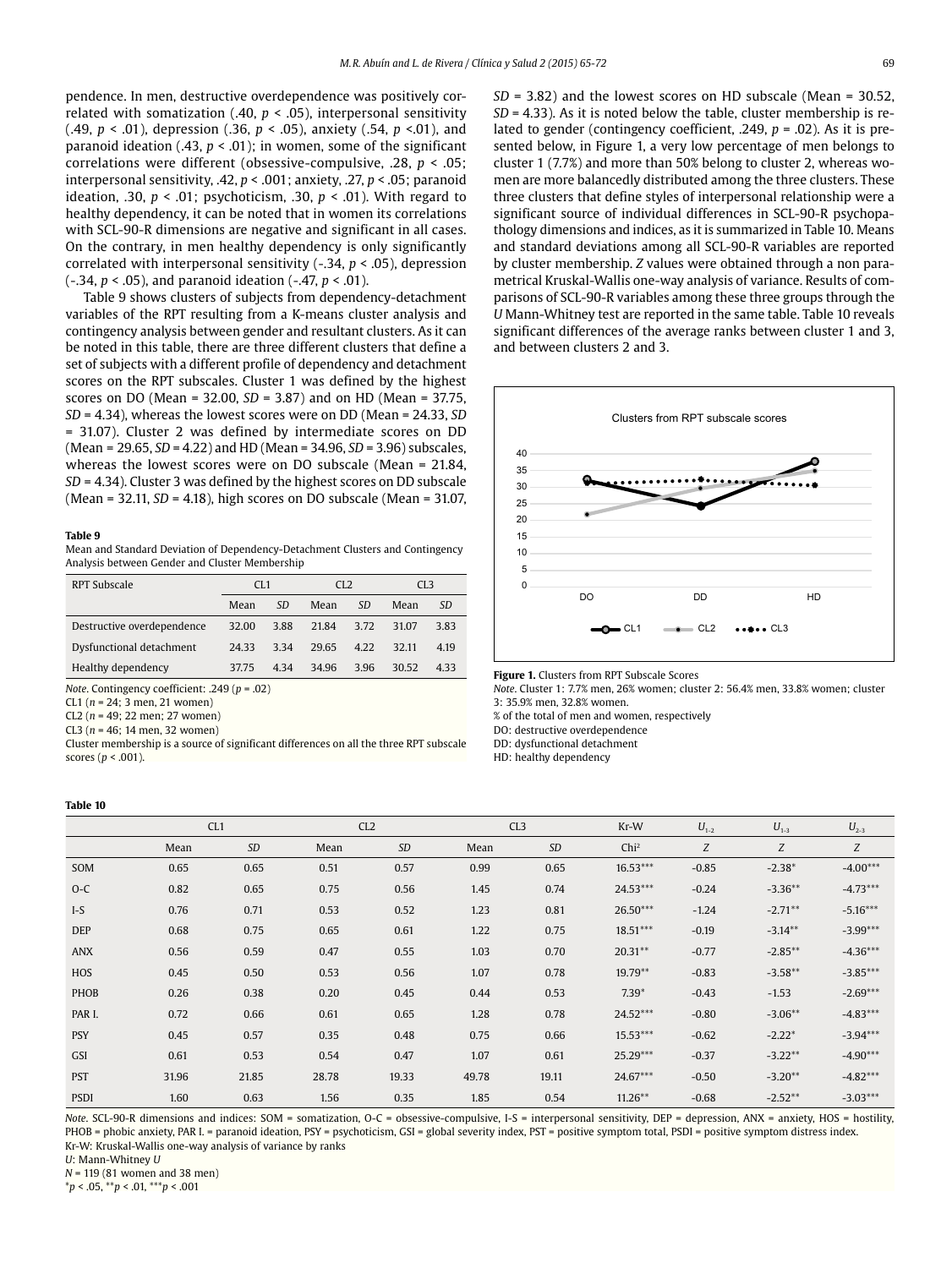#### **Discussion**

These results confirm the findings of other studies on the dependency-psychopathology link (Bornstein et al., 2004; Bornstein & Johnson, 1990) and add some not previously reported findings about gender differences. The results also suggest that it is useful to distinguish healthy dependency-detachment from unhealthy dependency-detachment. As it has been pointed out by Bornstein et al. (2004), dependency and detachment are complex constructs. In this study, dysfunctional detachment (DD) correlated negatively with healthy dependency (HD) in women, supporting some Bornstein's previous reports with samples of college students (Bornstein et al. 2004; Bornstein et al., 2003). However, the fact that this correlation is significant in women but not in men is a particular new finding that needs further investigation. Dysfunctional detachment in men is not incongruent with the presence of healthy dependency. According to the different types of interdependence depending on gender referred and argued by Baumeister and Sommer (1997) or by Gabriel and Gardner (1999), men's type of interdependence is related to a feeling of group belongingness, whereas women's type is related to intimate and close relationships rather than to belongingness. This difference of correlation when distinguishing men from women can make sense, considering that this interdependence of men may be related to group belongingness and not to emotional closeness, as it seems to be usual among women. Besides, there is no link between destructive overdependence (DO) and HD and between DO and DD, contradicting, respectively, some other studies (Bornstein et al., 2003; Bornstein, Porcerelli, Huprich, & Markova, 2009). Relationships between these three components of dependency-detachment attending to gender differences do not seem very clear, and they seem to vary depending on the characteristics of the sample. For example, in a sample of low income urban women seeking medical services, Bornstein et al. (2009) found that DD scores were positively correlated to DO scores, though DD scores were not correlated to HD scores. Abuín, Becerril, and Vilariño (2015), with a new instrument for measuring interpersonal bonding, found that scores on an unhealthy dependency subscale were positively correlated to scores on an emotional distancing subscale, in both clinical and non clinical samples. These various and apparently contradictory results seem to point out, on the one hand, that dysfunctional detachment may appear simultaneously with destructive overdependence, suggesting that both of them can be components of intercorrelated insecure modes of attachment. On the other hand, contradictory results of correlations that involve healthy dependency may show that there could be different types of interdependence, depending on gender and on the characteristics of the sample. Further research has to be conducted in order to distinguish and conceptualize both dysfunctional detachment and destructive overdependence, and how they can be integrated into different types of interpersonal bonding. Besides, it is necessary to pay attention to the type of samples studied by researchers, especially when the sample consists of a group of college psychology students. Results can be different if samples from the general population are used.

Besides, the results of this study go much further than the confirmation of findings previously reported by Bornstein and Johnson (1990) and Bornstein et al. (2004). On the one hand, it is noticeable that high scores on healthy dependency scales are associated to low scores on the psychopathology dimensions, whereas high scores on the destructive overdependence subscale are associated to high scores on the psychopathology SCL-90-R dimensions. Therefore, healthy dependency seems to promote and preserve psychological health. Adequate help-seeking, self-reliance, desire for closeness, and intimacy and autonomous functioning are components of healthy dependency which are linked to low levels of psychopathology in the nonclinical population. As Bornstein (1993, 1998) has pointed out, healthy interdependent persons delay seeking treatment after physical or psychological symptoms appear less long than nondependent persons; or it seems easier for them to ask for help than for non dependent persons, which may also result in higher academic performance (Bornstein & Kennedy, 1994). On the other hand, there are particular and meaningful gender differences in RPT subscales intercorrelations. As reported in Table 4, there is no significant correlation between DD scores and HD scores (positive but not significant) in men, whereas this correlation is significantly negative in women. As for current social roles, this difference suggests that for men, trying to maintain emotional distance from others is "acceptable" and does not imply a lack of healthy dependency; on the contrary, this same pattern is not acceptable for women, for whom dysfunctional detachment is not compatible with healthy dependency. Men are supposed to be "stronger" and more "independent" than women, which is supported by the significant differences on DD subscale scores (Table 3).

With regard to dysfunctional detachment, it maintains fewer links with psychopathology than the rest of the RPT subscale scores. Besides, there is a meaningful gender difference that involves the link of dysfunctional detachment with psychopathology. With regard to gender differences, dysfunctional detachment was positively correlated with paranoid ideation in women, whereas in men this correlation was negative and not significant. This seems to mean that maintaining too much distance from others is less "acceptable" for women than for men. The image of social avoidance or emotional distancing is related to paranoid symptoms in women, whereas in men it looks more acceptable and is not related either to paranoid ideation or to any other suffering of psychopathology. It is also remarkable that, in men, dysfunctional detachment did not correlate significantly with any psychopathology dimension of SCL-90-R. On the contrary, in women dysfunctional detachment correlated positively with several dimensions of psychopathology (obsessive-compulsive dimension, interpersonal sensitivity, depression, anxiety, hostility, paranoid ideation, and psychoticism). However, the contrast of correlations showed gender differences that only involved the dysfunctional detachment-paranoid ideation pair. There was another correlation between dysfunctional detachment and hostility, with the same tendency and quite close to statistical significance (*Z* = -1.82, *p* = .068). It would be interesting to replicate the study with a larger sample. The fact that emotional distancing in women may be correlated with paranoid symptoms and even with hostility makes sense and could be consistent with social roles and the types of self-construal depending on gender pointed out by Cross and Madson (1997) and completed and put into context by other researchers, such as Baudmeister and Sommer (1997) or Gabriel and Gardner (1999). On the contrary, in men emotional distancing can be considered as a normal and social characteristic expected by others and not linked with psychopathology. This gender difference can be explained in two compatible principal ways:

- a. It can be explained as an effect of gender differences in the "explicit social image". Men are supposed to show more autonomy and an independent self-image, whereas women are expected to show more closeness and intimacy in their interpersonal relationships. Self-report measures seem to be sensitive to this effect (Bornstein et al., 1993)
- b. It can also be explained as an effect of gender differences in emotional reactivity. Gender differences in biological reactivity and hormonal patterns (e.g., Taylor et al., 2000) could explain the need for more emotional proximity in women than in men and its implications in the suffering of psychopathology.

The psychopathology-dependency links, in general, tend to be non-specific or generalized to a wide variety of psychopathological dimensions. Healthy dependency and destructive overdependence are correlated with a wide range of dimensions of psychopathology.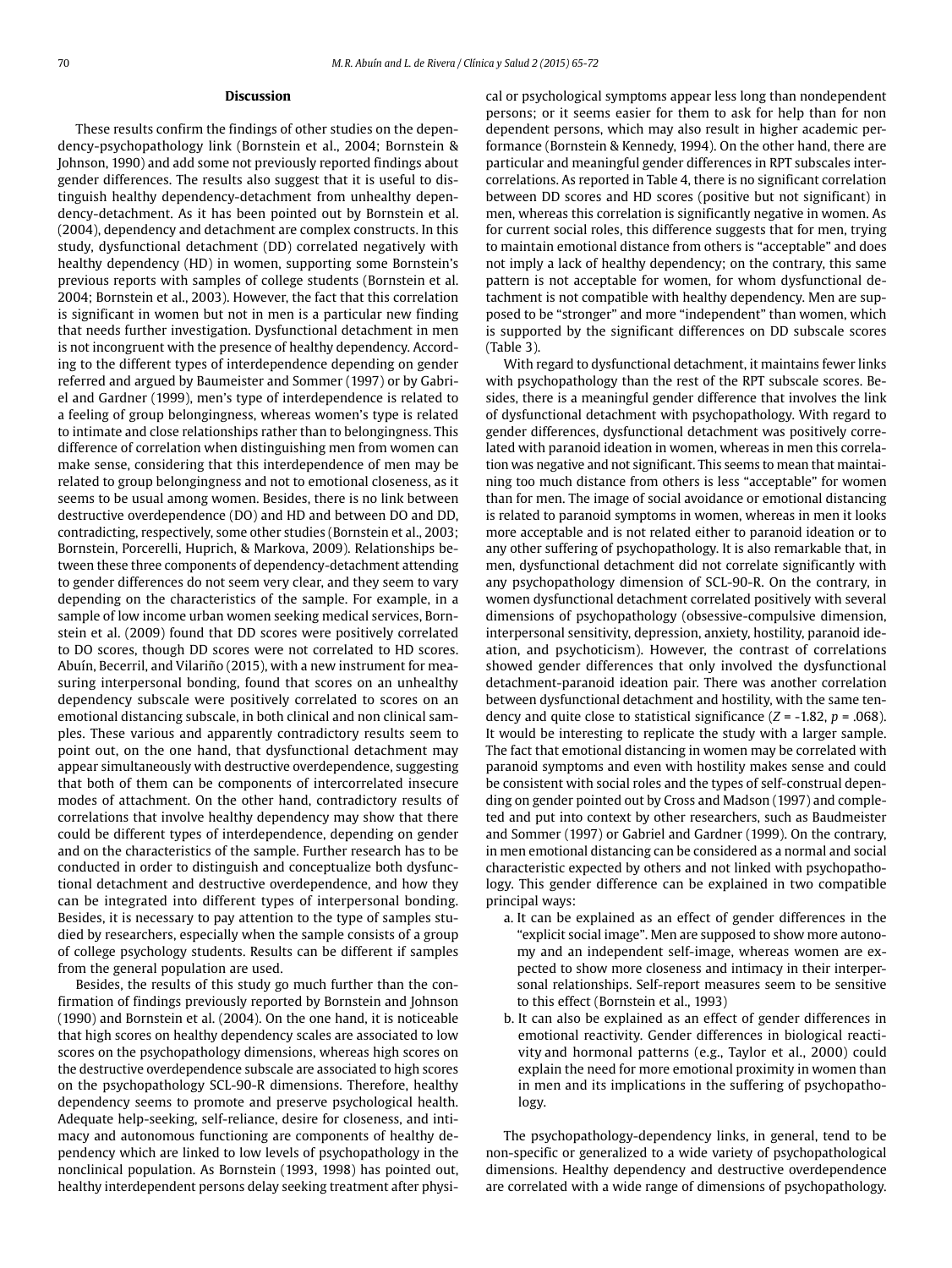Dysfunctional detachment has fewer links with psychopathology and could be considered as a defensive mode of self-presentation that is linked with gender-related psychopathological symptoms; in men, dysfunctional detachment is not associated with psychopathology, whereas in women it is associated with paranoid symptoms.

It is remarkable that although there was this particular gender difference in the DD-paranoid ideation correlation, there were no significant gender differences in paranoid ideation scores, as well as in quite a few other SCL-90-R subscale scores (there were significant gender differences only in somatization, anxiety, and depression). It may be due to some particular characteristics of the sample that do not seem to fit exactly with a sample from general population. Both men and women seem to obtain higher mean scores on the SCL-90-R dimensions than their Spanish counterparts (González de Rivera et al., 2002). Besides, in the general Spanish population women obtain higher scores than men on SCL-90-R subscales, even with other psychopathology screening measures (Abuín y Rivera, 2014). It is noticeable that this sample consists of people who are volunteer to participate in a psychoeducational project on learning how to manage stress and anxiety. This condition can skew a bit the participants of the resultant sample, although people with clinical disorders were excluded from the participants.

The different scores on psychopathology SCL-90-R subscales and global indices among the three clusters obtained from dependency-detachment subscales of the Relationship profile test give room for debate on the relationships of attachment-bonding styles and psychopathology. In line with most research (Ainsworth, Blehar, Waters, & Wall, 1978; Roissman et al., 2007) attachment styles are supposed to be categorical and non-continuous, a premise that is very arguable. In the present research, considering dependency-detachment in a continuous way, it is interesting to find different profiles of dependency-detachment and their relations with SCL-90-R psychopatology dimensions. In this particular sample, it is interesting to remark that the highest mean scores on SCL-90-R dimensions were obtained by the cluster that had subjects with the highest scores on DD subscale, quite high scores on DO subscale, and the lowest scores on HD subscale. This finding, along with the fact that there were no differences on SCL-90\_R between cluster 1 and cluster 2, seems to point out that healthy dependency is likely to be a relevant variable to prevent the suffering of psychopathological distress, and that when both dysfunctional detachment and destructive overdependence present high scores, the risk of suffering psychopathological stress maybe higher. It is also interesting to consider in these clusters from dependency-detachment variables that very few men belong to cluster 1. This cluster is characterized by the lowest scores on DD subscale and the highest scores on HD and OD subscales. Men are expected to be more emotionally distant and, perhaps, less overdependent than women. Their adaptive style of interpersonal bonding seems to fit better to cluster 2 (lowest scores on OD subscale and intermediate scores on DD and HD subscales) than to cluster 1.

Findings described in this paper are useful and congruent with both clinical practice and investigation that is well structured and summarized by Bornstein (2005). It is well known and supported by research that there are some relevant links between dependency factors and psychopathology (e.g., Akiskal et al., 2008; Bornstein, 1993, 2001; Darcy et al., 2005; Shulte et al., 2008). In clinical practice, it has often been found that unhealthy dependency needs are correlated with somatic and psychological pathology, a relationship existing between duration of hospitalization of patients with persistent somatization (Mallouh, Abbey, & Gillies, 1995). Besides, there is a relationship between the history of loss and clinical syndromes whose pathoplasty and recovery depends on several factors as comorbidity with dependent personality disorder (Mallouh et al., 1995) and perhaps on the gender (Huprich, Stepp, Graham, & Johnson, 2004). Paranoid syndromes are not related to help-seeking from others and their treatment is not easy. In women, these paranoid responses related to a difficult management of dependency and attachment links may suggest a borderline personality disorder. Therefore, in the psychological assessment of paranoid disorders, it is useful to explore the attachment aspects of personality. There could be some different patterns of paranoid disorders related or not to emotional distancing, attending to gender differences. In contrast with men, paranoid symptoms seem to be associated with dysfunctional detachment in women. It is necessary to find out the determinants of the genesis and development of emotional distancing and its implications. Three general hypothesis can be suggested: a) stressful affective experiencing could result in either paranoid symptoms or paranoid disorders (e.g., paranoid reactions); b) there could be a rejection of emotional proximity related to a personality dysfunction (e.g., paranoid personality disorder); and c) there could be both stressful affective experiences and a personality dysfunction (e.g., borderline personality disorder and its stress related paranoid symptoms). Treatment methods that foster a healthy dependency and a flexible autonomy are appropriate to enhance people's well-being. These methods are useful in both preventive interventions and psychotherapy.

From these results, future studies should aim at exploring three challenges:

a. Gender differential relationship between dysfunctional detachment and paranoid ideation. There are some questions not yet answered: (1) is the gender difference found in this study with regard to dysfunctional detachment-paranoid ideation specific for this sample or can it be extended to other samples? (2) Can this gender difference be extended to other correlations, as it may be suggested with the differences found in the correlation between dysfunctional detachment and hostility? (3) How can social roles and cultural differences affect the relationship between dysfunctional detachment and paranoid ideation?

b. The impact of dependency-detachment factors and gender differences on the triggering and development of psychological and somatic health disorders. Particularly, it would be interesting to explore the gender-based relationship among dysfunctional detachment, paranoid disorder and borderline personality disorder.

c. How we can promote well-being and health from the development of healthy dependency-detachment links*.* Particularly, it would also be interesting to study how dysfunctional detachment, destructive overdependence, and healthy dependency in childhood predict health and well-being in adulthood; and, in accordance with this, how health and wellbeing can be promoted from the development of an appropriate dependency and attachment.

Lastly, there are some limitations to the results obtained in this study. Firstly, gender related differences in the relationship of dysfunctional detachment with paranoid symptoms have been studied in a specific or particular non clinical sample; these differences support a new line of inquiry on paranoid pathology and it would be interesting to replicate this study in other samples. Secondly, gender-related differences in the relationship of dysfunctional detachment with paranoid symptoms might be specific to culture. It would be interesting to replicate this study in other cultures.

#### **Conflict of Interest**

The authors of this article declare no conflict of interest.

## **Acknowledgements**

We appreciate the valuable comments and suggestions by Violeta Bianucci and Carmelo Vázquez concerning this paper

#### **References**

Abuín, M. R., Becerril, T., & Vilariño, P. (2015). La medición de la vinculación interpersonal en población adulta: un estudio empírico en muestras de población general y población clínica. Manuscript submitted for publication.